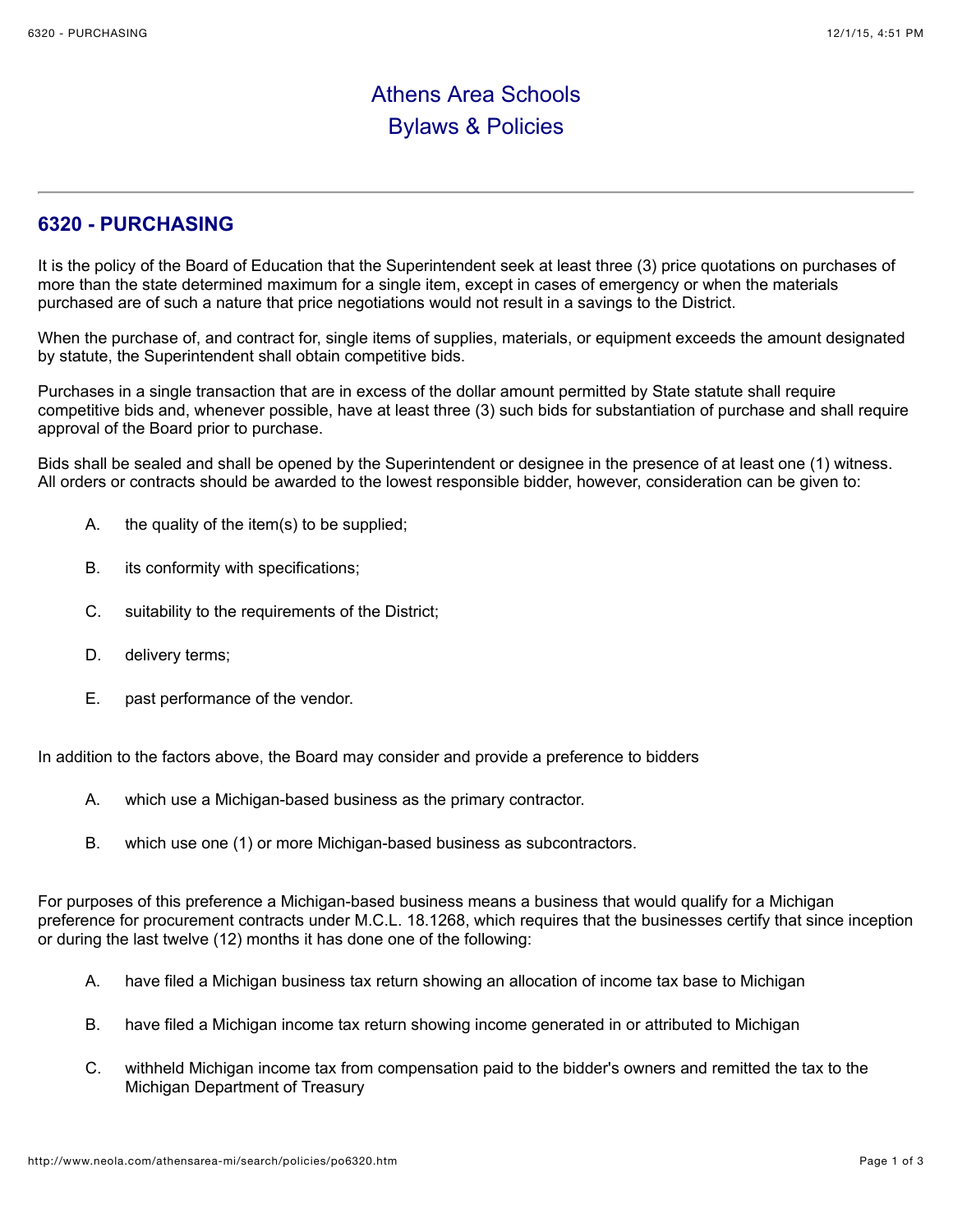This preference shall not apply to any procurement or project using Federal funds, nor shall it be used if it would violate any Federal law or requirements.

The Board reserves the right to reject any and all bids.

- A. Contracts can be awarded by the Superintendent without Board approval for any single item or group of identical items costing less than the state determined maximum. All other contracts require Board approval prior to purchase.
- B. The Board shall be informed of the terms and conditions of all competitive bids and shall award contracts as a consequence of such bids.

The Superintendent is authorized to purchase all items within budget allocations.

- A. The Board should be advised, for prior approval, of all purchases of equipment, materials, and services when the purchase
	- 1. was not contemplated during the budgeting process.
	- 2. exceeds the line item by fifteen percent (15%).
- B. The Superintendent is authorized to make emergency purchases, without prior approval, of those goods and/or services needed to keep the schools in operation. Such purchases shall be brought to the Board's attention at the next regular meeting.

In order to promote efficiency and economy in the operation of the District, the Board requires that the Superintendent periodically estimate requirements for standard items or classes of items and make quantity purchases on a bid basis to procure the lowest cost consistent with good quality.

Whenever storage facilities or other conditions make it impractical to receive total delivery at any one time, the total quantity to be shipped but with staggered delivery dates, shall be made a part of the bid specifications.

Before the Superintendent places a purchase order, s/he shall have the Business Manager check as to whether the proposed purchase is subject to bid, whether sufficient funds exist in the budget, and whether the material might be available elsewhere in the District. All purchase orders shall be numbered consecutively.

In the interests of economy, fairness, and efficiency in its business dealings, the Board requires that:

- A. items commonly used in the various schools or units thereof, be standardized whenever consistency with educational goals can be maintained;
- B. opportunity be provided to as many responsible suppliers as possible to do business with the School District;
- C. a prompt and courteous reception, insofar as conditions permit, be given to all who call on legitimate business matters;
- D. where the requisitioner has recommended a supplier, the Superintendent may make alternate suggestions to the requisitioner if, in his/her judgment, better service, delivery, economy, or utility can be achieved by changing the proposed order;
- E. The Superintendent shall determine the amount of purchase which shall be allowed without a properly signed